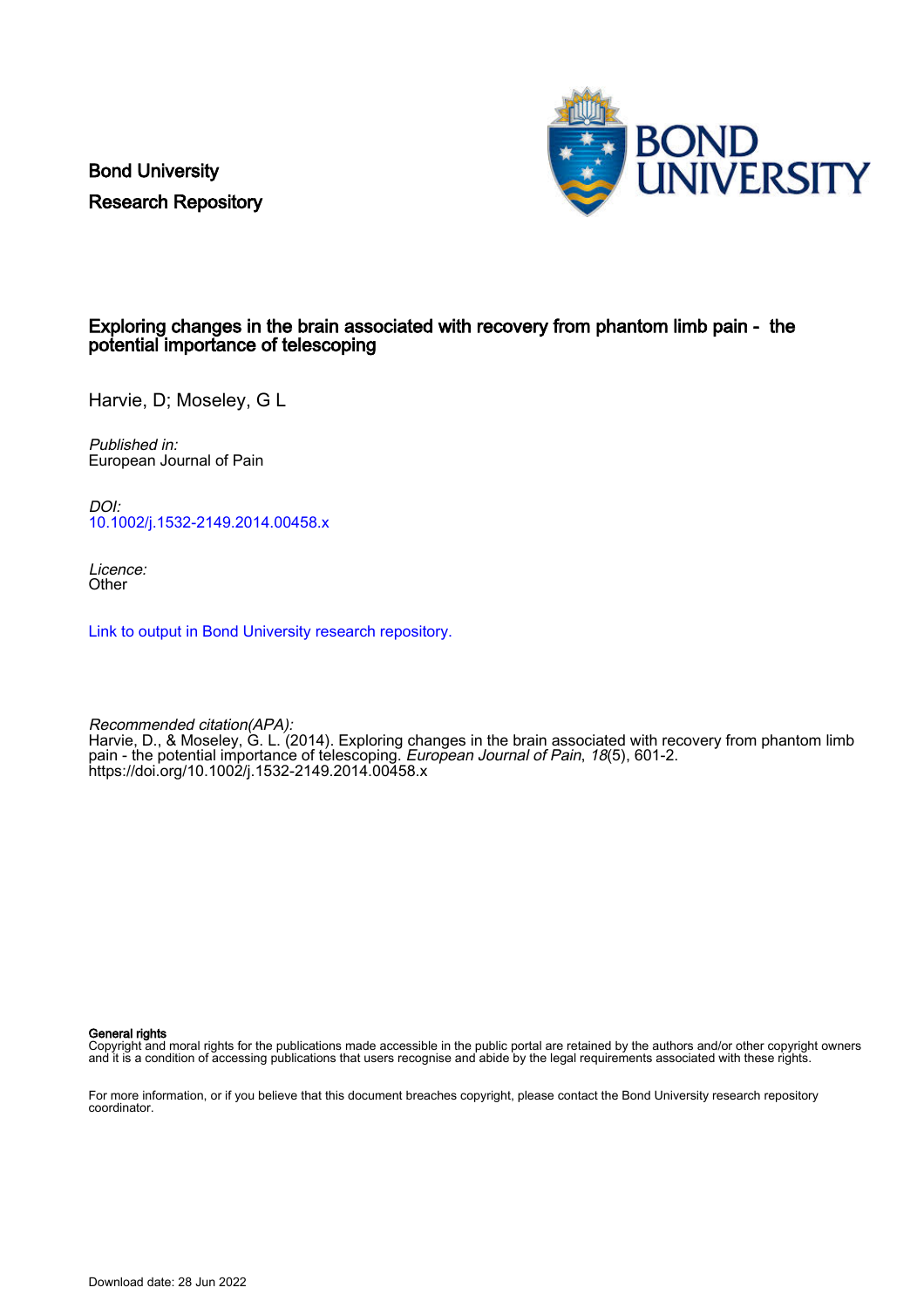Exploring changes in the brain associated with recovery from phantom limb pain – the potential importance of telescoping.

Daniel Harvie & G Lorimer Moseley

## *Sansom Institute for Health Research, University of South Australia & PainAdelaide Research Network, Adelaide, Australia.*

In this issue you will find a paper entitled 'Mirror therapy for phantom limb pain: Brain changes and the role of body representation' (Foell et al. 2013). Thirteen amputees with chronic phantom limb pain (PLP) participated in a four-week mirror therapy programme. Functional brain imaging measures taken before and after the programme were related to change in PLP over the same period.

Phantom limbs have long fascinated psychologists, neuroscientists and neurologists. That the phantom can be distorted, speaks to the plasticity of the brain's representation of the body and flags the potential opportunity for treatments that directly target these representations (see [\(Moseley, Gallace et al. 2012\)](#page-2-0) for review). Mirror therapy is one such treatment. Foel et al suggest that mirror therapy aims to re-establish normal cortical representations by using visual input of an intact limb as a substitute for the now-missing proprioceptive feedback from the amputated limb. Systematic review suggests that mirror therapy probably reduces PLP, at least for some patients [\(Bowering, O'Connell et al. 2012\)](#page-2-1). The study by Foel et al. raises two particularly intriguing results that have the potential to shift our thinking with regard to PLP and cortical representations.

First, eight participants had a telescoping phantom and their PLP did not change over the treatment period. In contrast, five patients had a non-telescoping phantom and their PLP halved? Think of how remarkable this is – 16 years after amputation, just 15 minutes a day for a month. Is such a fabulous result attributable to the mirror therapy? There was no control condition, nor group (which the authors acknowledge), and timeline was not jittered, so nontreatment factors - time, regression to the mean and 'non-specific' components - could all have contributed. This is important and we would contend that to conclude on the basis of this study that mirror therapy is effective, is conjecture. Is the fabulous result attributable to having a nontelescoping phantom? It would seem highly unlikely that this alone would bring pain relief – if so, people with an intact phantom should not have PLP, which they clearly do.

We think the two most likely explanations for the difference between groups are: (i) that nontreatment factors introduced by researchers and clinicians not being blinded to phantom type, and (ii) that treatment based on mirror therapy is effective for amputees with an intact phantom, but not for amputees with a telescoping phantom. The latter explanation is clearly more seductive but the former should not, and cannot, be discounted on the basis of this study. Blinding the research/clinical team to the type of phantom, or at least assessing the expectations of the team and patients about the relationship between a telescoping phantom and response to mirror therapy, would greatly strengthen the case for the latter. That said, the remarkable contrast between the telescopers and the non-telescopers begs a second look and we think the authors have every reason to now test this hypothesis in an *a priori* design. If such a study supports the current result, then it would imply that PLP patients with telescoping phantoms not be referred to mirror therapy-based treatment, which would in turn greatly elevate our expectations of a positive response. But why would mirror therapy be ineffective in